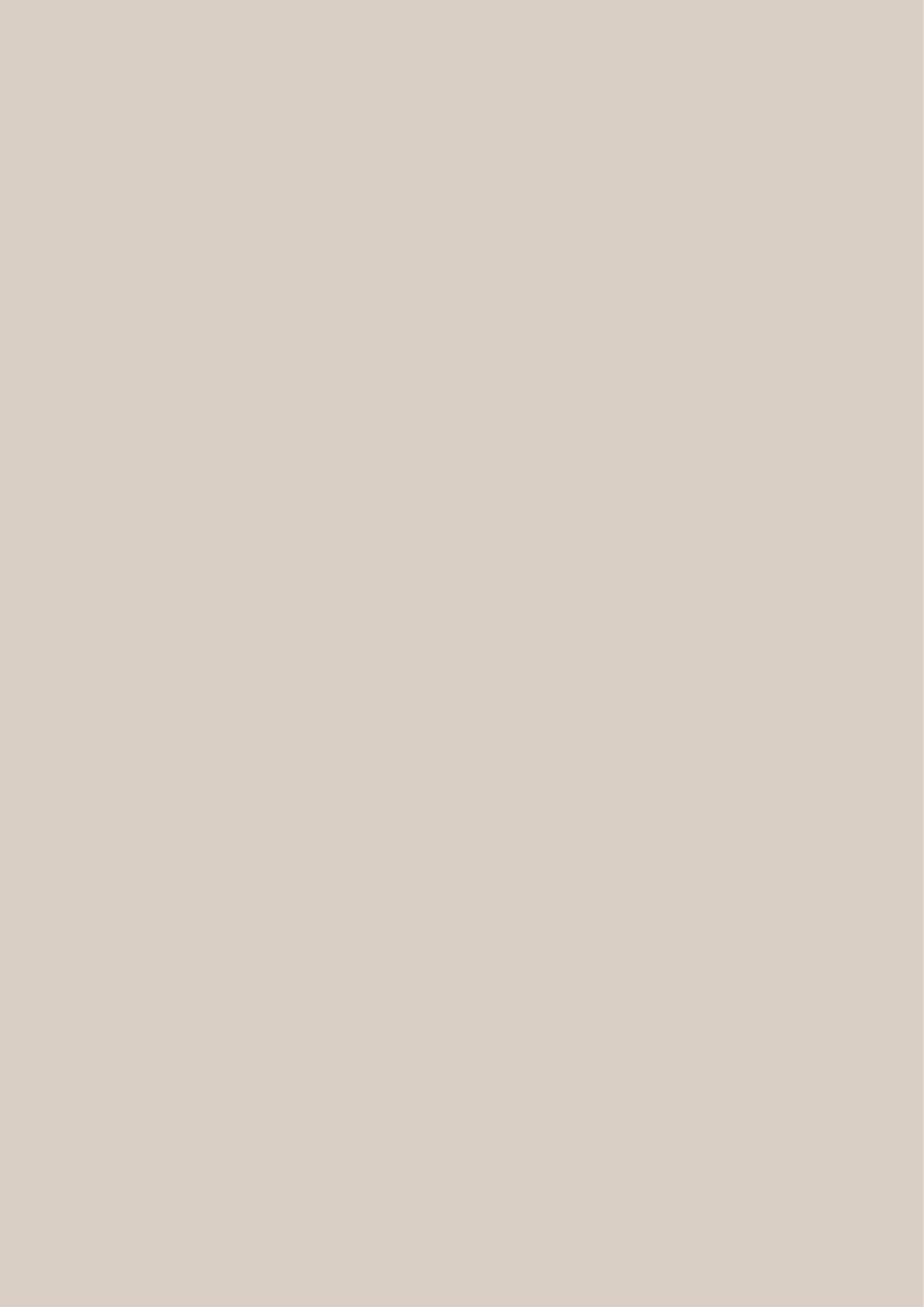$\ldots$   $\ldots$  The current economic downturn, caused by the COVID-19 pandemic, has also further highlighted the role of fiscal policies as a buffer in time of crisis. During the recovery from the pandemic, governments of LICs all over the world will be looking for new sources of revenue. However, it will not necessarily be easy to individuate them, as most LICs have economic structures in which many activities are hard to tax (Moore and Prichard 2017).

In this context, various voices have pointed towards the need of LICs to focus on fiscal policies targeting the production of environmental goods or climate "bads". This focus could lead to both an increased availability of domestic revenue and to a more sustainable management of natural resources, reducing future impacts from their overexploitation and from climate change (WB 2019). Improving the taxation of extractive sectors had already been individuated as a dangling fruit for LICs (Moore and Prichard 2017), and the topic of forestry taxation in tropical areas has recently seen a resurgence of interest during the pandemic (WB 2021). One aspect which has so far received very limited investigation is the potential role of the taxation of fisheries. Considering that close to 56 million people are employed in fisheries in the Global South, and that fish products are the most traded food commodities in the world (FAO 2020), understanding what role fiscal policies can play in increasing their economic in LICs contribution warrants further investigation.

The taxation and regulation of fisheries in high-income countries (HICs) has been a subject of academic analysis since at least the mid-1950s (Gordon 1954, Scott 1955). Academic attention towards the same issue in LICs only emerged much later, following the establishment of exclusive economic zones at the end of third United Nations Conference on the Law of the Sea in 1982 (Neiland 2004). Since then, fisheries' developmental role has received quite some attention, although the focus was usually more on their contribution to poverty alleviation and food security (Béné et al. 2003, 2009, 2010, 2016, Neiland 2004,) and less on that to economic growth and revenue mobilisation (Cunningham et al. 2009). Indeed, if fisheries are best conceived as a source of economic wealth or as a social safety net for rural populations was for years an important academic debate (Cunningham et al. 2009, Béné et al 2010, Nunan 2014).

The reasons for the existence of different points of view are multiple. First, even in HICs, taxes, licenses and fees specific to the fisheries sector are generally employed to ensure their optimal management rather than to mobilise public revenue. While economics theory suggests that taxes on fishing effort or catch are an efficient mechanism to ensure that fishing harvest remains sustainable, the rate at which they will do so has long been seen as politically complex to justify even in HICs (Grainger and Parker 2013). Therefore, even in many HICs cases, para-fiscal revenue from fisheries is not enough to cover for the entirety of its management cost, so that it is not uncommon for the sector to be a net fiscal receiver (Arnason et al. 2000). Fisheries-specific contribution to public revenue could theoretically accrue through taxes on their rent, but these can only be charged once the latter exist, which is generally not the case in HICs, let alone LICs (Gunnlaugsson et al. 2018, Gunnlaugsson and Agnarsson 2019, FAO 2020). That is, in most cases, fisheries can only contribute to revenue mobilisation through the same general tax handles of other industries, that is through Corporate Income Tax (CIT) and Value Added Tax (VAT), and not through industry-specific charges.

Second, the fisheries sector of many LICs is usually characterised by the coexistence of two very different types of actors. On the one extreme there are the fleets from distant water fishing nations, and more generally industrial fishing fleets, targeting high value species,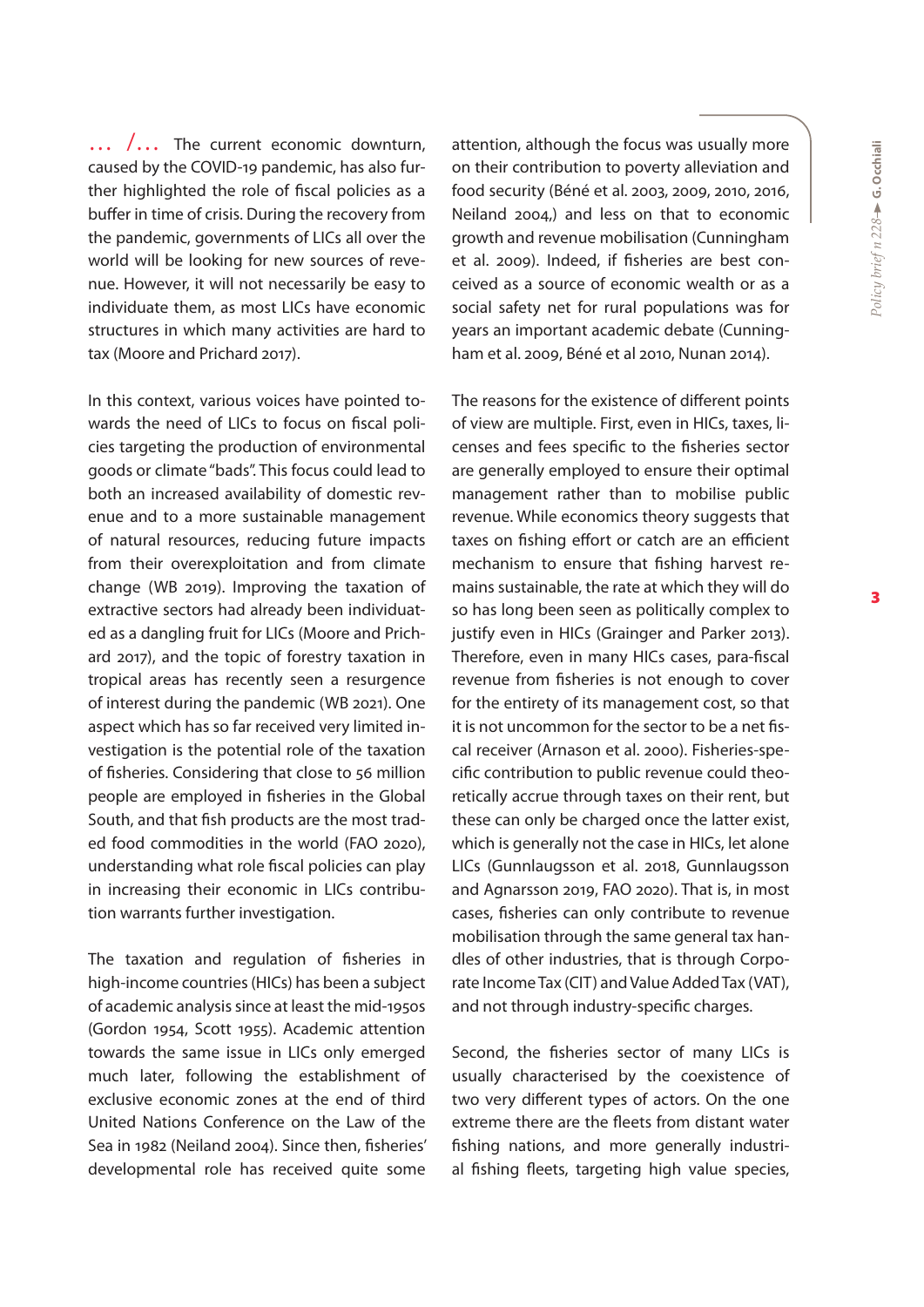usually destined to export markets and usually supported by subsidies from their home countries (Kaczynski and Fluharty 2002, Gagern and van den Bergh 2013). On the other, there are traditional and artisanal fishermen, generally utilising simple fishing gear, targeting species directed to the domestic markets and operating closer to the coast (Okafor-Yarwood 2019, Okafor-Yarwood and Belhabib 2020). Both of these actors are subjected to a range of diverse regulations, including fees and taxes. However, these emanate from, and accrue to, different sources, i.e. central and/or local government agencies, as well as dedicated management bodies (Kaczynski and Fluharty 2002, Horemans and Kébé 2006, Béné et al 2009, Nunan 2014).

Both sets of actors are also involved, to different extents, in the practice of illegal, unreported and unregulated fishing, which is increasingly seen as one of the main dangers to the preservation of fish stocks worldwide, and particularly in LICs (FAO 2014, Vrancken et al. 2019, Witbooi 2020). Apart from having a direct impact on the sustainability of fish stock and on the sector contribution to public revenue, IUUF also contributes to the paucity of available data on fisheries in LICs, which span from catch level to number of fishermen and boats involved (Belhabib et al. 2015, Zeller et al. 2016, 2018, 2020). As information on all these aspects are required for efficient fishery management, it is unlikely that significant progresses on the sector sustainability and economic contribution in LICs will be achieved without dedicating more resources to the monitoring of current practices.

While the issue of data scarcity interests all LICs, it is especially relevant for Sub-Saharan Africa. It is currently estimated that between 5.4 and 7.8 million people are directly engaged in fish harvesting in the continent, and that between 5.2 and 17.6 million are engaged in post-harvest activities. Its contribution to GDP is substantial in specific countries, such as Ghana, Sierra Leone

or DRC, while negligible in others, and its contribution to the balance of trade follows a similar logic. The one apparently common trend is that of deterioration of the fish stock, as the most upto-date estimates show that catches have been steadily declining for over 30 years, despite an increase in fishing effort.

What is virtually absent from the literature is a quantification of the sector contribution to domestic revenue mobilisation in the continent, especially outside of payments made within the context of fishing agreements with distant water fishing nations. As previously mentioned, very few sector-specific taxes are generally levied on fisheries, so that much of the sector contribution is subsumed within CIT or VAT statistics. Therefore, the project explored if publicly available data could be used to quantify fisheries contribution to these two tax handles in five selected countries – Guinea, Mauritania, Senegal, Sierra Leone and Uganda.

The fisheries sector is of particular economic relevance in all these countries, accounting for significant share of total and agricultural GDP, as well as providing employment opportunities for hundreds of thousands of their inhabitants and representing an important source of foreign exchange earnings. However, they also differ in the relevance of processing capacity, as Senegal and Uganda have both export and domestic production of high-value products, which is less substantial in Mauritania – where the processing industry has concentrated on fishmeal – and lacking in Guinea and Sierra Leone. The contribution of fishing agreements with distant water fishing nations also varies significantly, as Mauritania and Senegal have sizeable agreements with the EU, which Guinea and Sierra Leone are currently lacking. While these agreements represent a significant revenue source for their governments, they are also subjected to quite some criticism, due to their contribution to resource overexploitation and to the increase in compe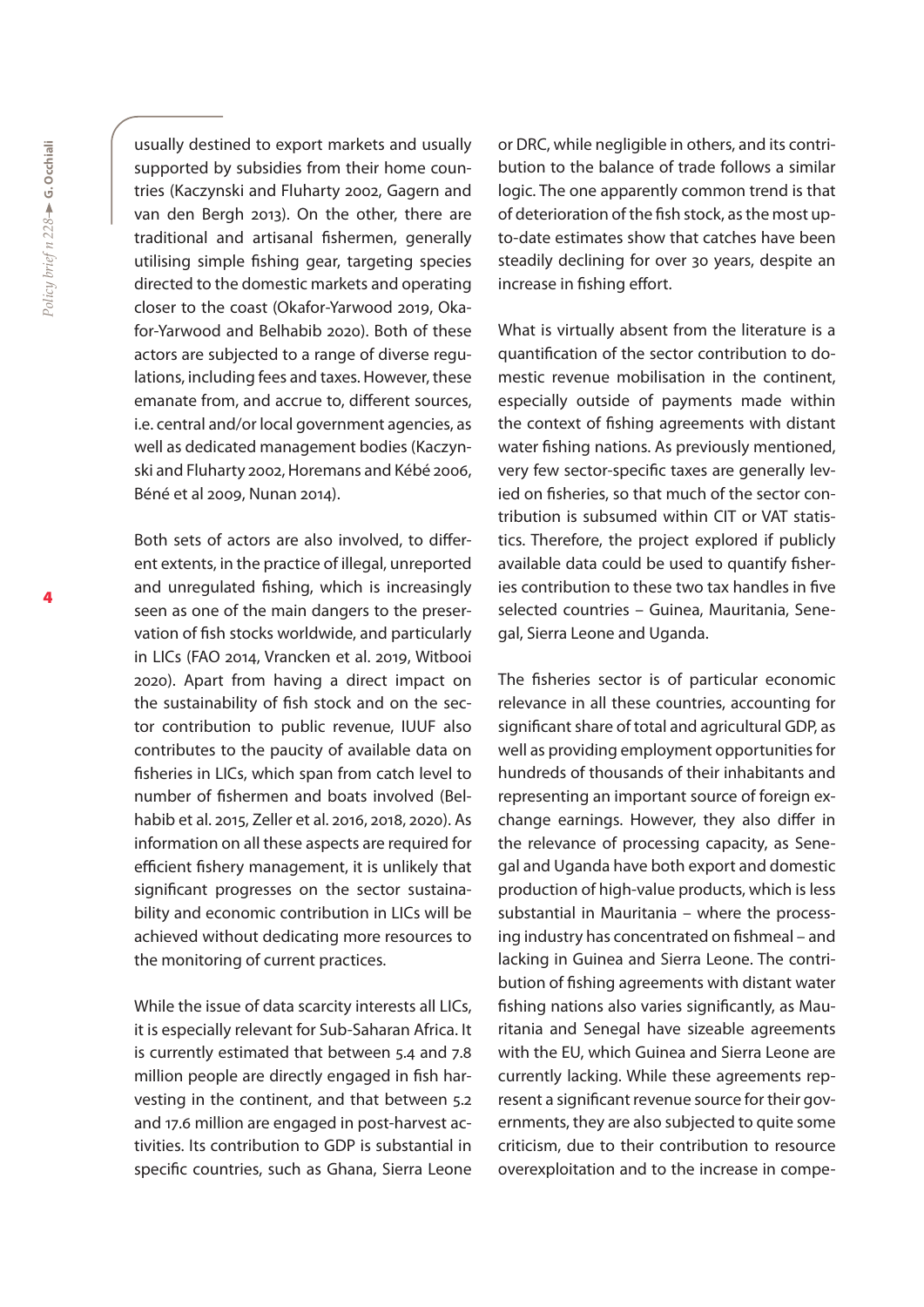tition between the artisanal and the industrial sectors.

#### **Fisheries revenue contribution in the selected countries: data and estimates**

The attempt to quantify fisheries' revenue contribution in the selected countries followed two separate but parallel lines. First, a data request form was submitted to the revenue authorities of all 5 countries, in order to obtain first-hand information about actual revenue collected from the sector under specific tax handles. Second, information from available international datasets was to be combined to estimate the overall CIT and VAT potential from the sector. The comparison of the data obtained from each country revenue authority with the estimates produced was to give an indication of the current tax gap in the sector.

Various complications were encountered in the process of data collection, both from revenue authorities and from available international datasets. Regarding the former, data was obtained from national authorities from 4 of the selected countries<sup>1</sup>, but differences in reporting structure made any comparison amongst the group tentative at best. What nevertheless emerged is that revenue from the fisheries sector has a vastly different relevance across the 4 economies, as its contribution ranges from 0.05% of total revenue in Uganda to 10.61% of total revenue in Mauritania. It must also be noted that the case of Uganda does not seem to be related to its status as a landlocked country, as the sector contribution to total revenue in Guinea is 0.53%. The other trend which emerged is that more information is generally available on levies on export and on registration of foreign vessels than it is on the sector contribution to domestic revenue, which is unavailable in all but one case.

Regarding international datasets, issues were encountered in accessing data on cost of fishing and catch value from the originally identified source, which implied abandoning the aim of estimating the sector CIT contribution. Nevertheless, data from the Food and Agricultural Organisation fishery division still allowed for the estimation of the potential VAT contribution. The obtained estimates show that this contribution also varies significantly across the 5 selected countries, due to both differences in the structure of their fisheries sector – significant processing capacity are only present in Senegal and Uganda, and to a lesser extent in Mauritania – and to what is subjected to VAT – all types of processed fish in Guinea, Sierra Leone and Uganda, only frozen and filleted fish in Mauritania and only filleted fish in Senegal. Consequently, the estimated VAT potential ranges from an average of 0.09% of total VAT collection in Senegal to 15.69% of total VAT collection in Mauritania. However, it must also be noted that, due to the lack of official figures, comparison between the estimated VAT potential and actual collection was only possible for Uganda, for which case the difference between the two figures is of an order of magnitude. Given the absence of alternative points of comparison, is then hard to judge how close to the actual collection gaps is to the produced estimates. Overall, the attempt at estimating revenue contributions from currently available sources suggests that data quality must improve before these estimates can really be relied upon. In the meanwhile, it might be a better – although lengthier – way to collaborate directly with revenue authorities and fisheries departments, supporting efforts in collating available information.

<sup>1.</sup> Senegal is the only country for which no data was received.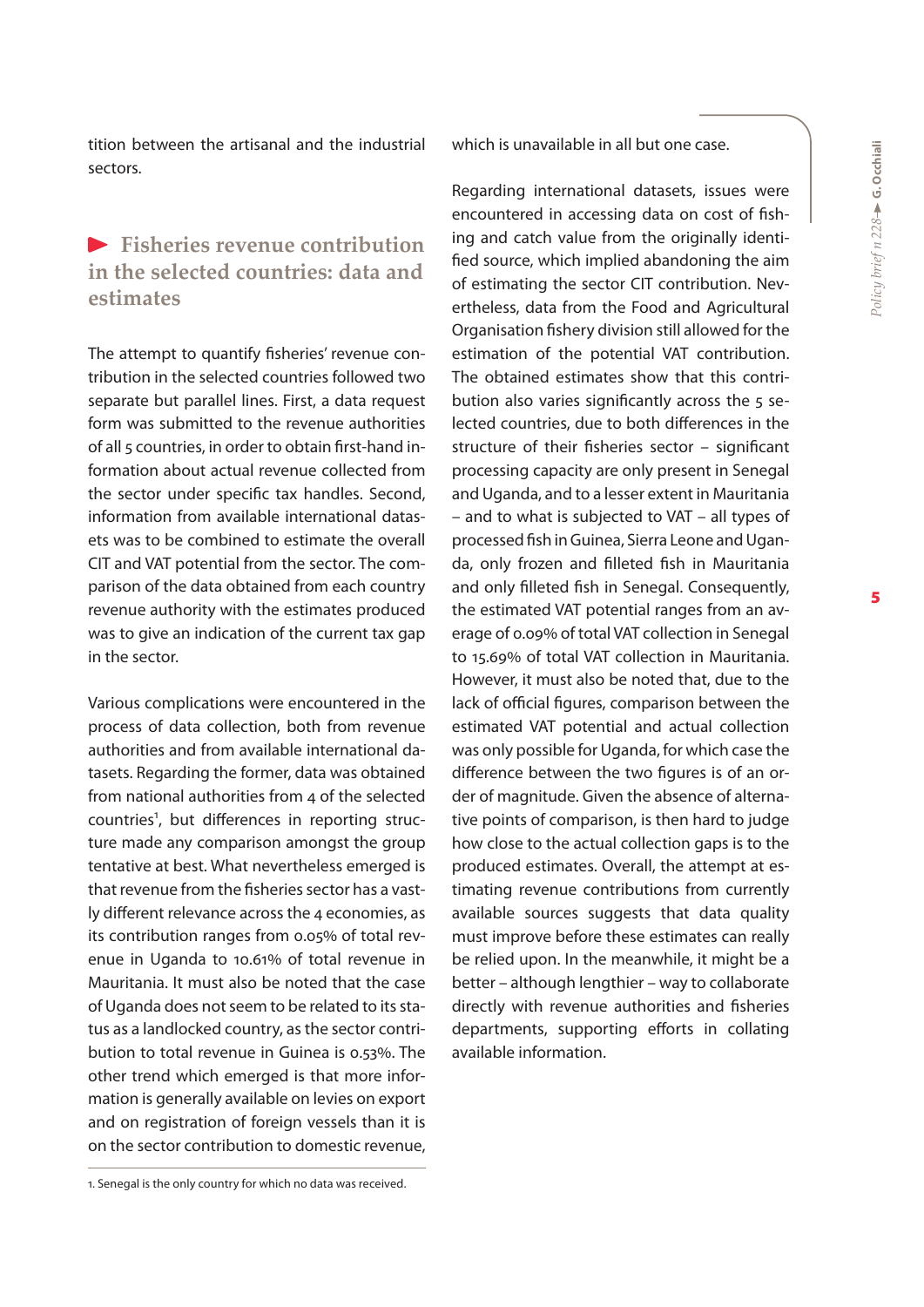#### **Main issues for African fisheries: expert interviews**

Six experts' interviews were also carried out, aimed at acquiring a better understanding of how some of the issues identified in the literature are impacting the fisheries sector in the African continent, and consequently its development and economic contribution. Specifically, the themes covered were: the connection between subsidies and fishing activities of distant water fishing nations; the positive and negative consequences of fishing agreements between African states and the latter; the impact of illegal, unreported and unregulated fishing on the fisheries sector of West Africa; co-management of artisanal fisheries between central and local governments; and the availability of different types of data required for fisheries management in the African continent.

The interviews highlighted several issues in the current management of fisheries in Sub-Saharan Africa, many of which impacts on the sector development, and consequently on its revenue contribution. With regard to sectoral subsidies, WTO negotiations will likely end within the next year, and will probably impact the continent both directly and indirectly. The first set of impacts will regard African states capacity to subsidise their industrial fleet, which will very likely be curtailed, although subsidies towards the artisanal sector will probably still be allowed. With regard to indirect impacts, these will mostly be felt through a reduction in the profitability of fishing agreements, as the number of foreign vessels founding it profitable to travel to African waters will reduce. The overall revenue impact is almost definitely going to be negative in the short run, although it is not clear what the impact will be in the medium run, as less competition might allow for the growth of the domestic industry.

Fishing agreements themselves could be made more profitable regardless of subsidies level, as many African countries are missing out potential revenue due to a lack of up-to-date information for their negotiating teams and of regional coordination. However, distant water fishing nations also need to monitor their fleets more closely, as they have so far seemed reluctant to strictly enforce the terms of the agreements when these require fining of their own fleets. Consequently, some of these vessels are involved in illegal, unregulated and unreported fishing, which was confirmed as a blight on the sector in the continent. Stricter controls from distant water fishing nations on their fleet, including a prohibition to domesticate in coastal states and a duty to report all beneficial ownership structure, could help increase the effectiveness of economic sanction against these malpractices. However, coastal states should also increase and harmonise fines across regions, as a low level in anyone country ends up impacting all the others which share a fish stock with it. Greater institutional coordination between fisheries departments and navy could also increase monitoring and surveillance efficacy, helping to better deliver a return on the investments in physical capacity made in the last period.

Artisanal actors are also involved in illegal and unregulated fishing, but their malpractices are seen as less detrimental, and more generally connected to poor management of the whole sub-sector, although with differences across countries. A better management of artisanal fisheries would be in the interest of most African states, although this would not necessarily imply a greater contribution to state coffers, as their tax potential is perceived to be generally low. However, the sector is very heterogeneous, and if more investments were to be directed towards it, some actors, such as fish aggregators, could eventually become revenue contributors. However, any fiscal reform of the sub-sector would require much better data, as currently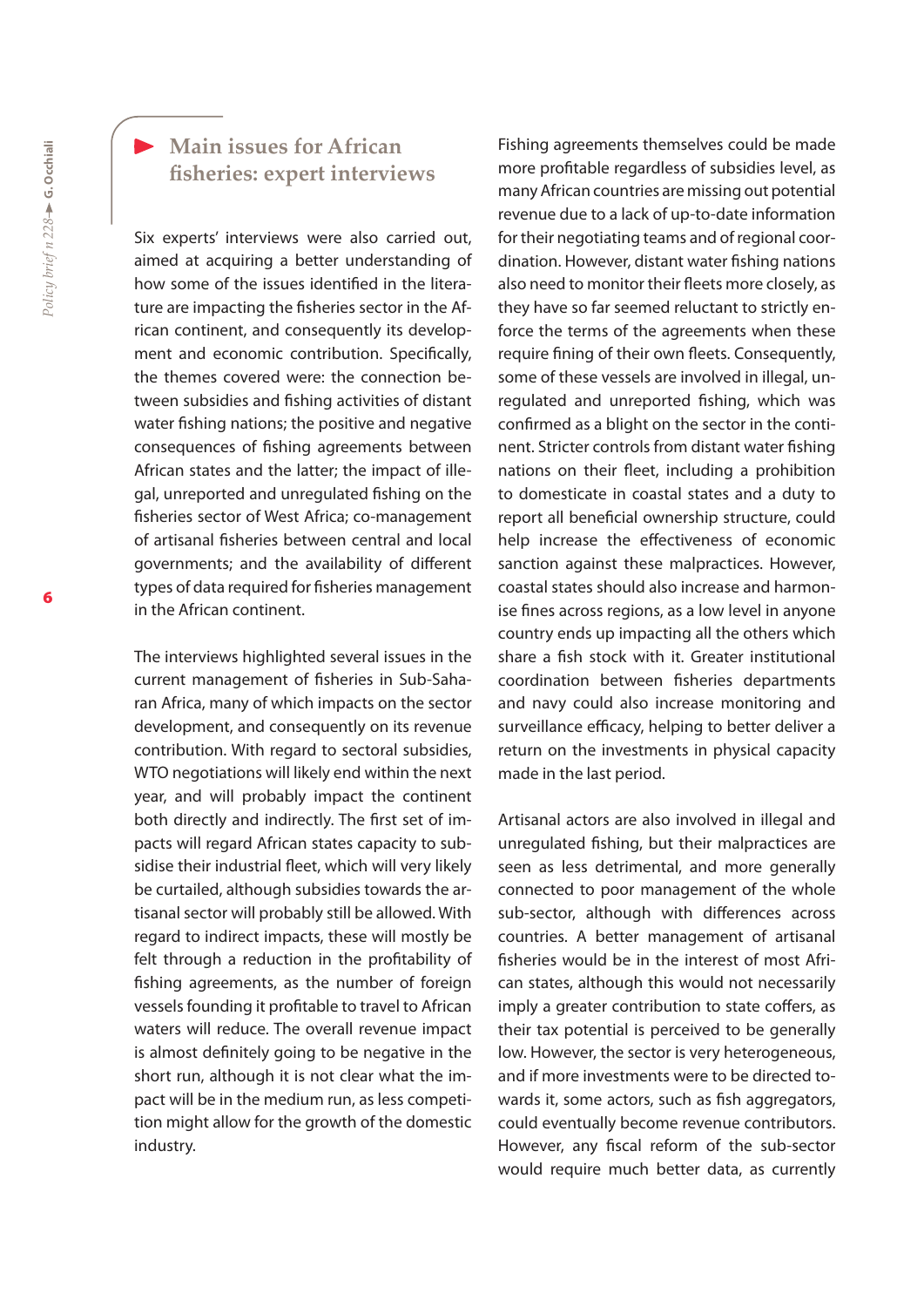not enough detailed information is available to devise finely tuned policies, and the risk of producing social damage is great. The problem of lack of data is though much wider than simply the artisanal sub-sector, aw information about stock levels, tax expenditure towards subsidies and inter-African trade is also generally lacking.

#### **Conclusion and policy recommendations**

As the literature revealed, there are no reasons to introduce fisheries-specific taxes until it can be proved that they are producing a rent, and this will only happen when they are properly managed. From the analysis of the selected countries and the experts' interviews, it is apparent that this is far from being the case across the African continent. Therefore, the focus should first be directed towards increasing fisheries viability and sustainability, in order to favours their development. This could in and of itself increase their revenue contribution, as at least industrial actors are subjected to normal fiscal charges. From the above analysis, the following recommendations can be made.

• **There is a clear need of better data on the biological, social and economic contributions of the fisheries sector to improve the quality of its management.** Data is fundamental to devise effective management strategies, plan fiscal reforms or negotiate fishing agreements. However, it is also costly and lengthy to collect, and there are financial and capacity constraints in many African statistical agencies. Hence, data collection could be an important area for donor support, especially when it comes to the artisanal sector, of which very little is known. All data collected should also be gender disaggregated, as female fishermen are likely to face different issues than their male counterpart.

• **Negotiating capacity is at times scarce, and this impacts the quality of fishing agreements, currently the main source of revenue for African states.** Technical assistance to negotiators team could help some African states to obtain better terms in their fishing agreements, especially if joined with better data access. This support could be directed at the national level or at a regional level. The latter could for example lead to the creation of a negotiating team within ECOWAS, capable of supporting national teams during their own negotiations.

• **Promote the participation of CSOs in fishing agreements negotiations to increase the impact of spending through dedicated funds.** Increasing the transparency of the current negotiations of fishing agreements is seen as a fundamental step to improve their efficacy to promote domestic fisheries' development. Fishing communities are those more impacted by the activities of industrial vessels from DW-FNs, and should therefore be part of the negotiation, as they know their need better than anyone else and can hold the government accountable for the promises made.

• **There needs to be greater focus on the practices of EU vessels, as many have been found in breach of fishing agreements terms with little consequences.** Both the literature and the interviews have revealed that the EU is often not coherent with the stated scope of its fisheries policies when it comes to the behaviour of distant water fishing fleets. A more thorough enforcement of fines for breach of the agreements would signal coastal states that there is more than lip-service when it comes to IUUF, and decrease the pressure on fish resources which is currently impacting the sector viability.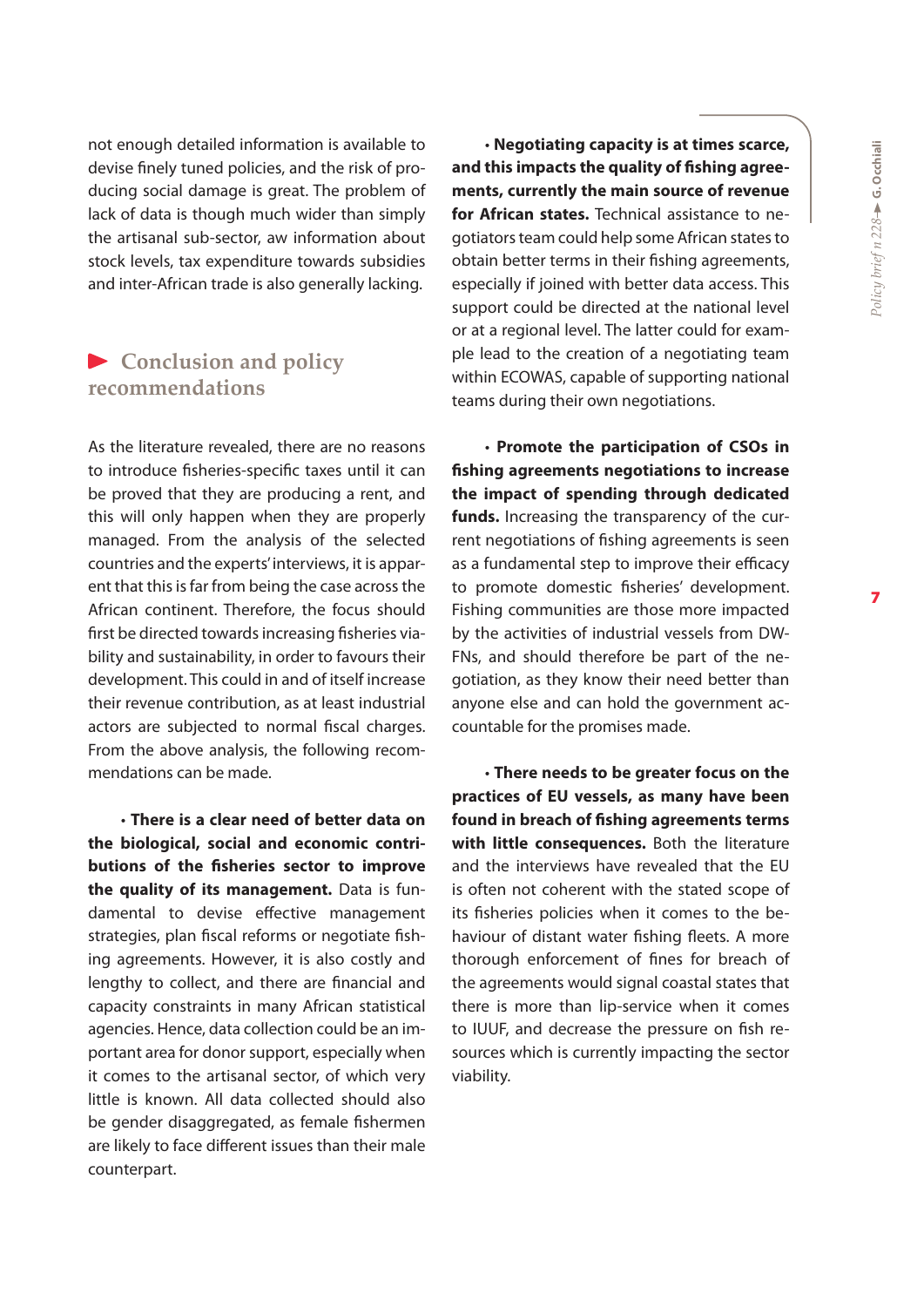• **Devise a common EU policy towards domestication of fleets in coastal state and beneficial ownership of vessels within the fisheries sector.** Both of these practices have been individuated as problematic for coastal states, and it should be well within the commission capacity to provide a legal framework to reduce their impact.

• **Support the inclusion of artisanal vessels from least developed countries within the SDTs of the current WTO negotiations, but not that of industrial ones.** There currently are different proposals at the WTO when it comes to the treatment of subsidies towards overcapacity in least developed countries. In the opinion of all the experts interviewed, they should be allowed, at least in the short term, towards artisanal actors, but not towards industrial ones. Supporting this position would help maintain sector viability in the short run, while not impacting its sustainability.

• **Support tax expenditure studies in the**  fisheries sector. Currently, very little is known about subsidies towards fisheries in many LICs. However, these will have to be made public in the context of the new WTO agreement. This will represent the ideal moment to assess their cost-effectiveness, as they reduce the sector revenue contribution and might not contribute to its growth.

• **Focus on the promotion of processing capacity, in order to increase domestic value addition in fish products.** This should help both boosting decent employment in the sector and its capacity to generate tax revenue and foreign exchange earnings. Support could take different forms, as industrial incentives towards the sector will be allowed under the new WTO agreement, but it is not clear if the one used so far have delivered much benefits. Technical assistance on how to deal with EU non-tariff barriers could also be important, as this often represents a significant obstacle for new investments.

• **Still very little is known about the impact of co-management practices in most countries, both on the sustainability of fishing practices and on local revenue.** Both of these areas should warrant further attention, as it seems unlikely that the policy of decentralising resource management will be reversed. Local governments are often lacking alternative sources of revenue, and might therefore be tempted to see fishing licensing purely as revenue generating activities, impacting the sustainability of artisanal fisheries. Examples exist of both cases were co-management led to better environmental and social outcomes and of the opposite situation. Efforts in expanding and systematising this knowledge could be useful to integrate local governments in management strategies.

#### **Bibliography**

- Arnason, R., Hannesson, R., and Schrank, W.E. (2000), "Costs of fisheries management: the cases of Iceland, Norway and Newfoundland", Marine Policy 24, pp. 233-243;
- Belhabib, D., Sumaila, U.R., Lam, V.W.Y., Zeller, D., Le Billon, P., Kane, E.A. and Pauly, D. (2015), "Euros vs. Yuan: Comparing European and Chinese Fishing Access in West Africa", *PLoS One* 10(3);
- Béné, C., Neiland, A., Jolley, T., Ladu, B., Ovie, S., Sule, O., Baba, M., Belal, E., Mindjimba, K., Tiotsop, F., Dara, L, Zakara, A. and Quensiere, J. (2003), "Natural-resource institutions and property rights in inland African fisheries", *International Journal of Social Economics* 30(3), pp. 275-301;
- Béné, C., Belal, E., Baba, M.O., Ovie, S., Raji, A., Malasha, I., Njaya, F., Na Andi, M., Russel, A., and Neiland, A. (2009) "Power Struggle,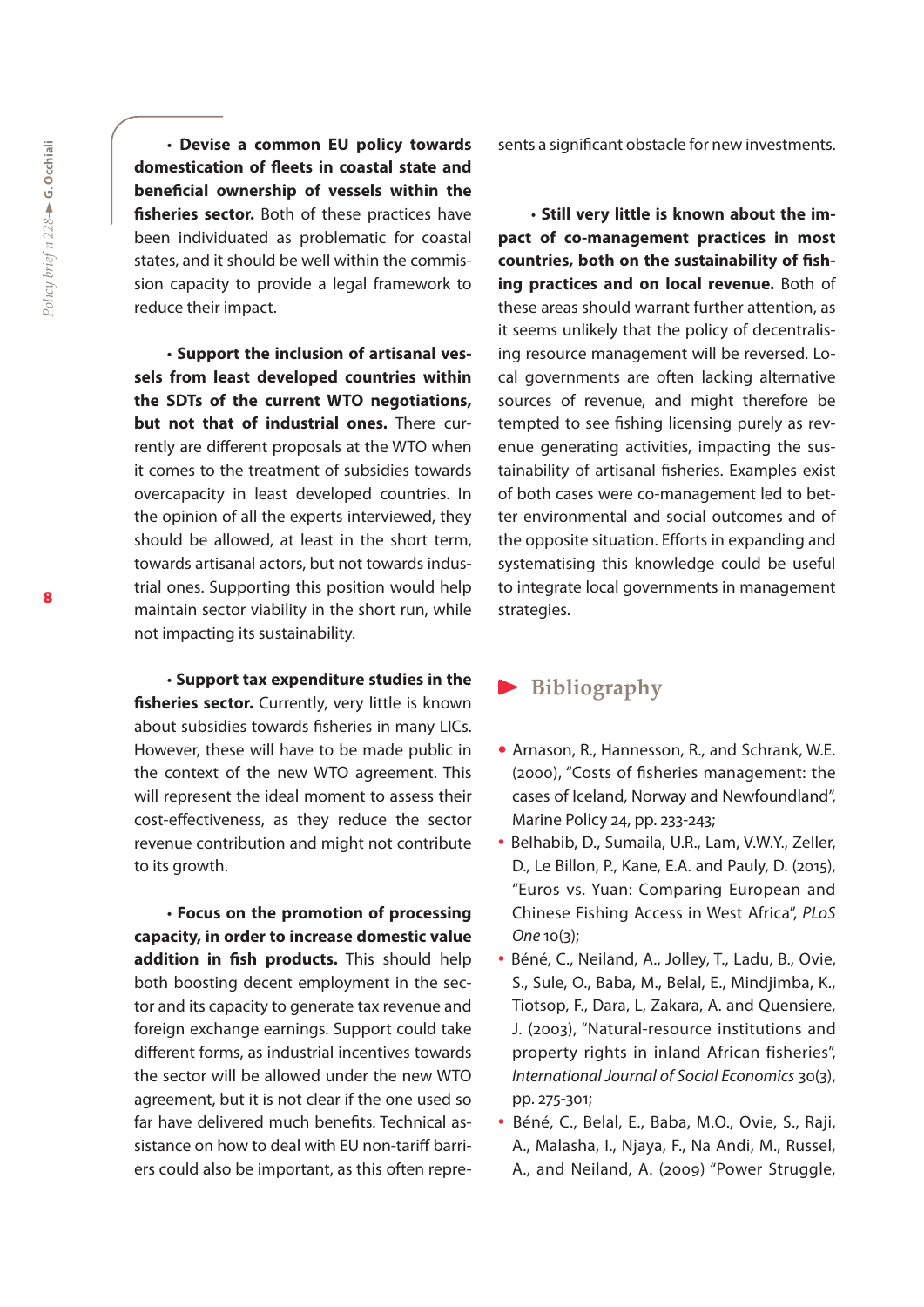Dispute and Alliance Over Local Resources: Analyzing 'Democratic' Decentralization of Natural Resources through the Lenses of Africa Inland Fisheries", *World Development* 37(2), pp.1935-1950;

- Béné, C., Hersoug, B. and Allison, E.H. (2010), "Not by rent alone: analysing the pro-poor function of small-scale fisheries in developing countries", *Development Policy Review* 28, pp. 325-358;
- Béné, C., Arthur, R., Norbury, H., Allison, E.H., Beveridge, M., Bush, S., Campling, L., Leschen, W. Little, D., Squires, D., Thilsted, S. H., Troell, M. and Williams, M. (2016), "Contribution of Fisheries and Aquaculture to Food Security and Poverty Reduction: Assessing the Current Evidence", *World Development* 79, pp. 177-196;
- Cunningham, S., Neiland, A.E., Arbuckle, M. and Bostock, T. (2009), "Wealth-based Fisheries Management: Using Fisheries Wealth to Orchestrate Sound Fisheries Policy in Practice", *Marine Resource Economics* 24(3), pp. 271-287;
- Food and Agriculture Organisation (2014), "The Value of African Fisheries", F*ood and Agriculture Organisation Fisheries and Aquaculture Circular*  No. 1093;
- Food and Agriculture Organisation (2020), "The State of World Fisheries and Aquaculture 2020. Sustainability in Action", *FAO State of the World Series*;
- Gagern, A. and van den Bergh, J. (2013), "A critical review of fishing agreements with tropical developing countries", *Marine Policy* 38, pp.375-386;
- Gordon, H.S. (1954), "The Economic Theory of a Common-Property Resource: The Fishery", *Journal of Political Economy* 62(5), pp. 124-142;
- Grainger, C.A. and Parker, D.P. (2013), "The Political Economy of Fishery Reform", *Annual Review of Resource Economics* 5, pp. 369-386;
- Gunnlaugsson, S.B., Kristofersson, D. and Agnarsson, S. (2018), "Fishing for a fee: Resource rent taxation in Iceland's fisheries", *Ocean and Coastal Management* 163, pp. 141-150;
- Gunnlaugsson, S.B. and Agnarsson, S. (2019),

"Late arrival: The development of resource rent in Icelandic fisheries", *Fisheries Research* 214, pp. 126-135;

- Horemans, B. and Kébé, M. (2006), "Enhancing the economic contribution of fisheries to West and Central African Nations", *IIFET 2006 Portsmouth Proceedings*;
- Kaczynski, V.M. and Fluharty, D.L. (2002), "European policies in West Africa: who benefits from fisheries agreements?", *Marine Policy* 26, pp. 75-93;
- Moore, M. and Prichard, W. (2017) "How Can Governments of Low-Income Countries Collect More Tax Revenue?", *ICTD Working Paper 70*;
- Neiland, A.E. (2004), "Fisheries Development, Poverty Alleviation and Small-Scale Fisheries: A Review of Policy and Performance in Developing Countries Since 1950", i*n Poverty and Small-scale Fisheries in West Africa*, ed. by Neiland, A.E. and Béné, C., pp.189-208;
- Nunan, F. (2014), "Wealth and welfare? Can fisheries management succeed in achieving multiple objectives? A case study of Lake Victoria, East Africa", *Fish and Fisheries* 15, pp. 134-150;
- Okafor-Yarwood, I. (2019), "Illegal, unreported and unregulated fishing, and the complexities of the sustainable development goals (SDGs) for countries in the Gulf of Guinea", *Marine Policy* 99, pp.414-422;
- Okafor-Yarwood, I. and Belhabib, D. (2020), "The duplicity of the European Union Common Fisheries Policy in third countries: Evidence from the Gulf of Guinea", *Ocean and Coastal Management* 184;
- Scott, A. (1955), "The Fishery: The Objectives of Sole Ownership", J*ournal of Political Economy*  63(2), pp. 116-124;
- Vrancken, P., Witbooi, E. and Glazewski, J. (2019), "Introduction and overview: Transnational organised fisheries crime", *Marine Policy* 105, pp.116-122;
- Witbooi, E., Ali, K.D., Santosa, M.A., Hurley, G., Husein, Y., Maharaj, S., Okafor-Yarwood, I., Quiroz, I.A., Salas, O. (2020), "Organized crime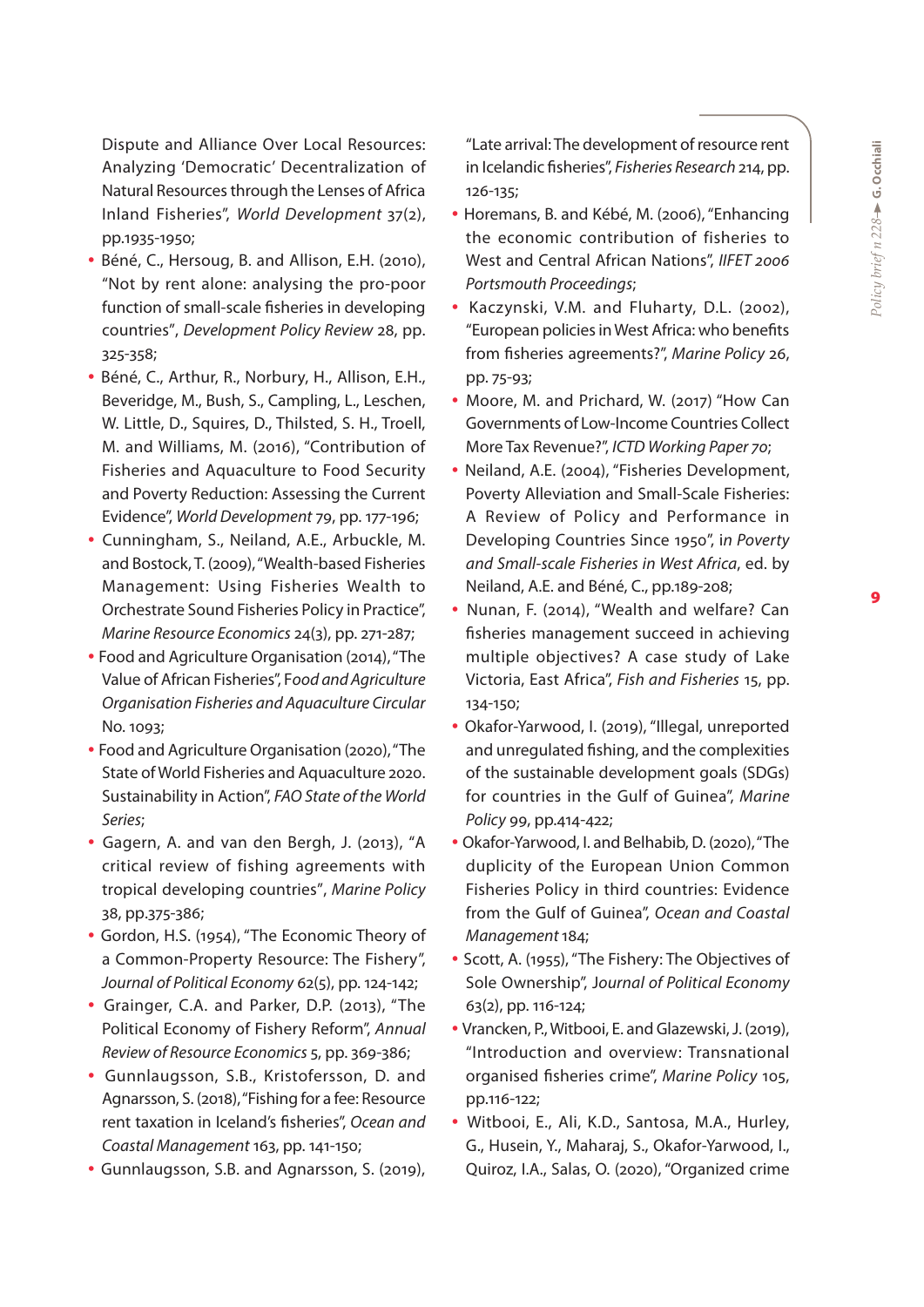in the fisheries sector threatens a sustainable ocean economy", *Nature 588*, pp. 48-56;

- World Bank (2019), "Fiscal Policies for Development and Climate Action", ed. by Pigato, M.A., *World Bank International Development in Focus Series;*
- World Bank (2021), "Designing Fiscal Instruments for Sustainable Forests", *World Bank*;
- Zeller, D., Palomares, M.L.D., Tavakolie, A., Ang, M., Belhabib, D., Cheung, W.W.L., Lam, V.W.Y., Sy, E., Tsui, G., Zylich, K., Pauly, D. (2016), "Still catching attention: Sea Around Us reconstructed global catch data, their spatial expression and public accessibility", *Marine Policy 70*, pp. 145–152.;
- Zeller, D. and Pauly, D. (2018), "The 'presentist bias' in time-series data: implications for fisheries science and policy", *Marine Policy 90*, pp. 14–19;
- Zeller, D., Hood, L., Palomares, M.L.D., Sumaila, U.R., Khalfallah, M., Belhabib, D., Woroniak, and Pauly, D. (2020), "Comparative fishery yields of African Large Marine Ecosystems", *Environmental Development 36*.